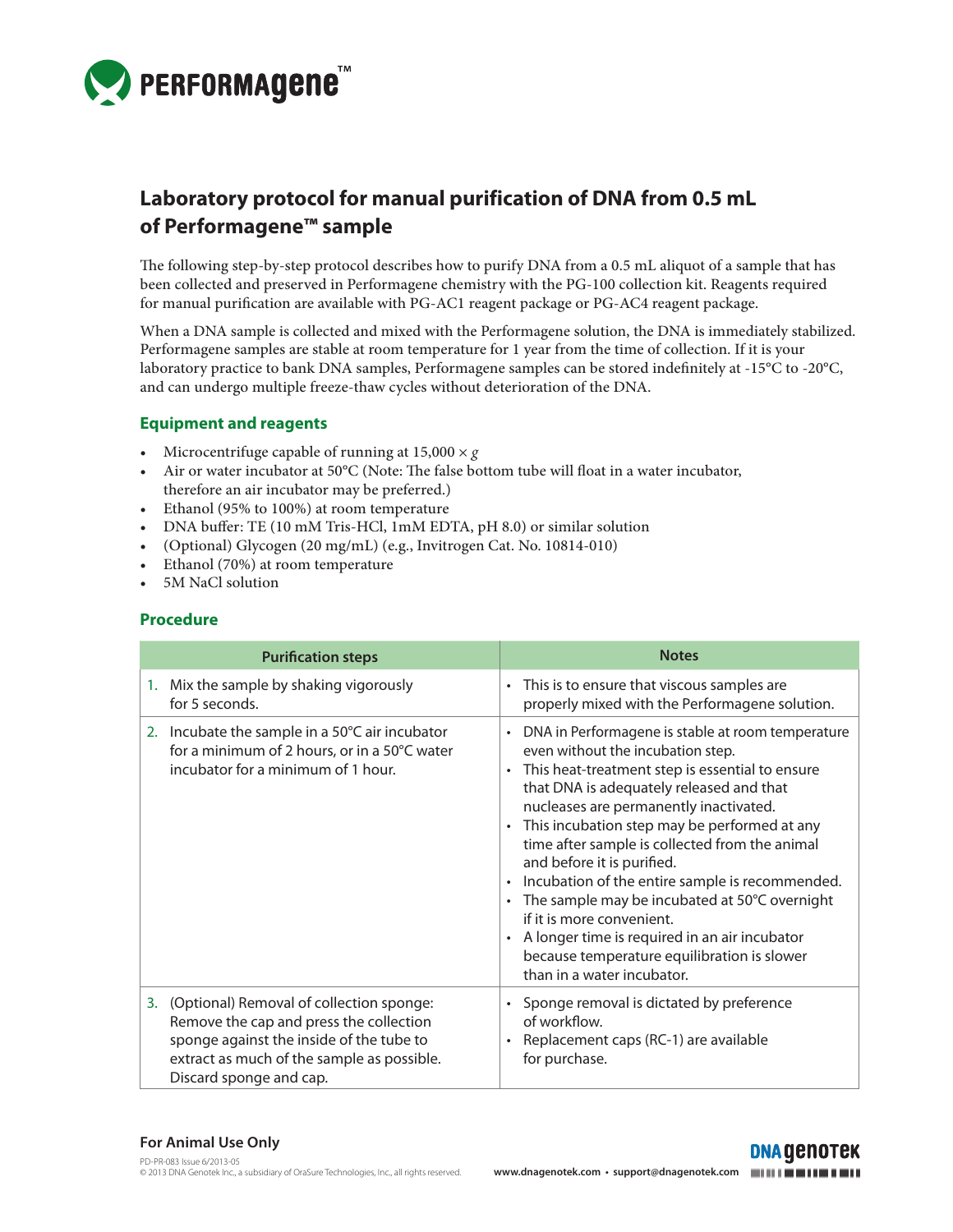| <b>Purification steps</b>                                                                                                                                                                      | <b>Notes</b>                                                                                                                                                                                                                                                                                                                                                                                                                                      |
|------------------------------------------------------------------------------------------------------------------------------------------------------------------------------------------------|---------------------------------------------------------------------------------------------------------------------------------------------------------------------------------------------------------------------------------------------------------------------------------------------------------------------------------------------------------------------------------------------------------------------------------------------------|
| 4. Transfer 500 µL of the mixed Performagene<br>sample to a 1.5 mL microcentrifuge tube.                                                                                                       | • The remainder of the Performagene sample<br>can be stored at room temperature or frozen<br>(-15°C to -20°C). Do not store in refrigerator (4°C).                                                                                                                                                                                                                                                                                                |
| 5. Add 20 µL (1/25th volume) of PG-L2P purifier to<br>the microcentrifuge tube and mix by vortexing<br>for a few seconds.                                                                      | • The sample will become turbid as impurities<br>and inhibitors are precipitated.                                                                                                                                                                                                                                                                                                                                                                 |
| 6. Incubate sample on ice for 10 minutes.                                                                                                                                                      | Room temperature incubation can be<br>substituted but will be slightly less effective<br>in removing impurities.                                                                                                                                                                                                                                                                                                                                  |
| 7. Centrifuge at room temperature for 5 minutes<br>at 15,000 $\times$ g.                                                                                                                       | A longer period of centrifugation (up to<br>15 minutes) may be beneficial in reducing the<br>turbidity (high A <sub>320</sub> ) of the final DNA solution.                                                                                                                                                                                                                                                                                        |
| 8. Carefully transfer the clear supernatant with<br>a pipette tip into a fresh microcentrifuge tube.<br>Discard pellet.                                                                        | The pellet contains turbid impurities. If accidentally<br>disturbed, the tube should be re-centrifuged.                                                                                                                                                                                                                                                                                                                                           |
| 9. To 500 µL of supernatant, add 25 µL (1/20th<br>volume) of 5 M NaCl, mix.                                                                                                                    | Addition of NaCl is necessary to ensure efficient<br>recovery of DNA.                                                                                                                                                                                                                                                                                                                                                                             |
| 10. To 500 µL of supernatant, add 600 µL of room<br>temperature 95% to 100% ethanol. Mix gently<br>by inversion 10 times.                                                                      | During mixing with ethanol, the DNA will be<br>precipitated. This may appear as a clot of DNA<br>fibers or as a fine precipitate, depending upon<br>the amount of DNA in the sample.<br>Even if no clot is seen, DNA will be recovered<br>by carefully following the next steps.                                                                                                                                                                  |
| 11. Allow the sample to stand at room temperature<br>for 10 minutes to allow the DNA to fully precipitate.                                                                                     | Incubation at -20°C is not recommended because<br>impurities may co-precipitate with the DNA.                                                                                                                                                                                                                                                                                                                                                     |
| 12. Place the tube in the centrifuge in a known<br>orientation (DNA pellet may not be visible after<br>centrifugation). Centrifuge at room temperature<br>for 2 minutes at >15,000 $\times$ g. | • For example, place each tube in the microcentrifuge<br>with the hinge portion of the cap pointing away<br>from the centre of the rotor. After centrifugation,<br>the position of the pellet can be located (even if<br>too small to be easily visible); it will be at the tip<br>of the tube below the hinge.                                                                                                                                   |
| 13. Carefully remove the supernatant with a pipette<br>tip and discard it. Take care to avoid disturbing<br>the DNA pellet.                                                                    | • This pellet contains DNA. Loss of the pellet<br>will result in loss of the DNA.<br>Rotating the tube such that the pellet is on<br>the upper wall will allow you to safely move<br>a pipette tip along the lower wall and remove<br>all of the supernatant.<br>• The supernatant may contain impurities and<br>should be removed as completely as possible.<br>• Excessive drying of the pellet can make the<br>DNA more difficult to dissolve. |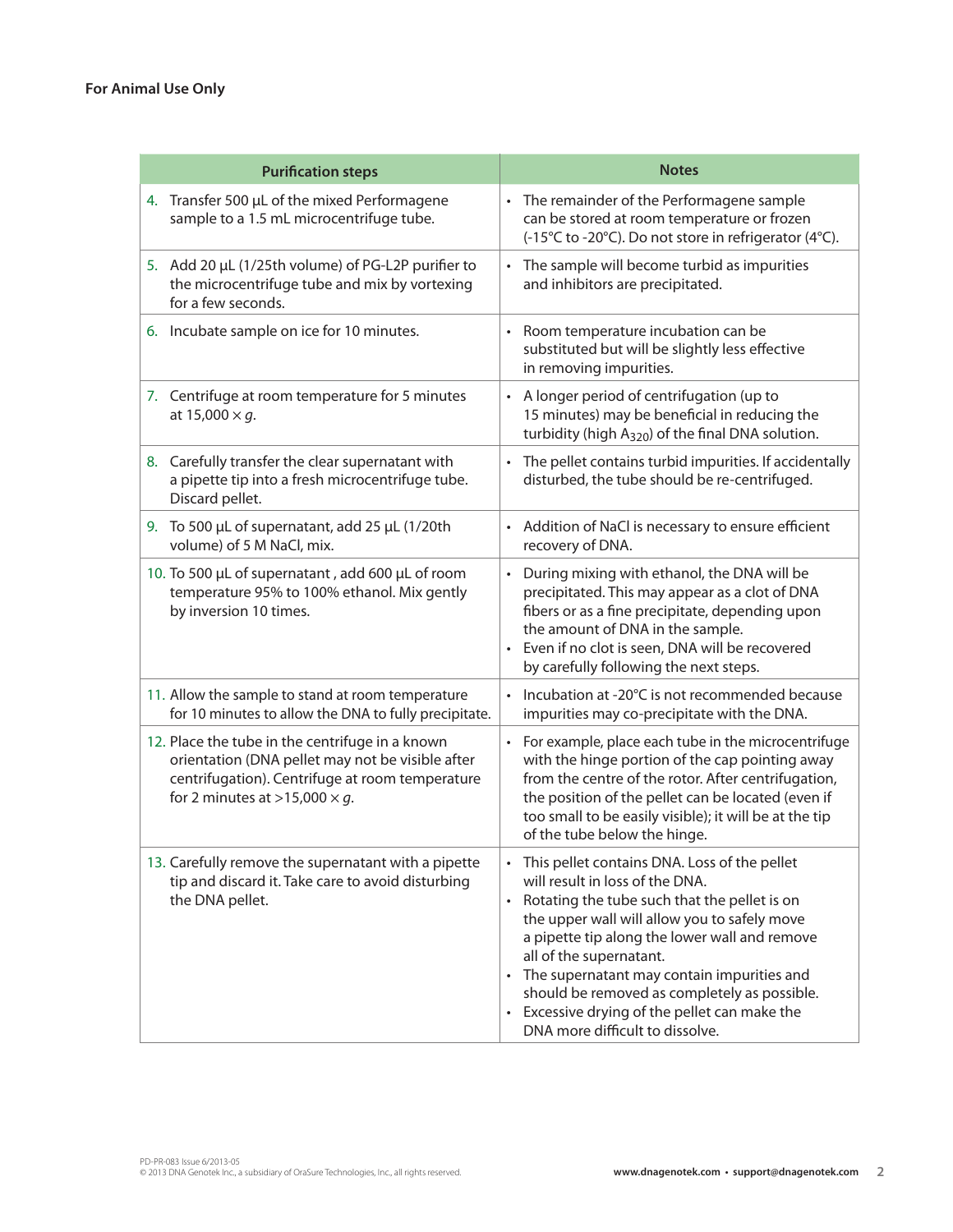| <b>Purification steps</b>                                                                                                                                                                                                                                            | <b>Notes</b>                                                                                                                                                                                                                                                                                                                                                                              |
|----------------------------------------------------------------------------------------------------------------------------------------------------------------------------------------------------------------------------------------------------------------------|-------------------------------------------------------------------------------------------------------------------------------------------------------------------------------------------------------------------------------------------------------------------------------------------------------------------------------------------------------------------------------------------|
| 14. Carefully wash the DNA by adding 250 µL<br>of 70% ethanol. Let stand for 1 minute at<br>room temperature. Remove the ethanol with<br>a pipette tip without disturbing the pellet.                                                                                | Take care not to disturb the DNA pellet.<br>$\bullet$<br>The DNA pellet may be small. Addition of a<br>$\bullet$<br>carrier such as glycogen at step 7 will increase<br>the visibility of the pellet.<br>Should the pellet detach, centrifuge the<br>$\bullet$<br>sample for 5 minutes at 15,000 $\times$ g.<br>The 70% ethanol wash helps to remove<br>$\bullet$<br>residual inhibitors. |
| 15. Centrifuge for 6 seconds to pool any remaining<br>ethanol, remove with a pipette tip.                                                                                                                                                                            | Complete removal of ethanol is essential to prevent<br>$\bullet$<br>inhibition during downstream applications.                                                                                                                                                                                                                                                                            |
| 16. Add 100 µL of DNA buffer (e.g. TE buffer) to dissolve<br>the DNA pellet. Vortex for at least 5 seconds.<br>Let sit at room temperature overnight to ensure<br>complete rehydration of the DNA. DNA can now be<br>quantified and used in downstream applications. | Note that large amounts of high molecular weight<br>$\bullet$<br>DNA can be slow to hydrate (dissolve) completely.<br>Incomplete hydration of the DNA is a cause of<br>$\bullet$<br>inaccuracy in estimating DNA concentration and<br>of failure of downstream applications such as PCR.                                                                                                  |
| 17. (Optional) Additional steps to ensure complete<br>hydration of the DNA.<br>a) Additional vortexing, and/or<br>Incubation at 50°C for 1 hour with occasional<br>b)<br>vortexing, and/or<br>Incubation at room temperature for 1 to 2 days<br>C)                   | For applications that require very high molecular<br>$\bullet$<br>weight DNA, (c) is recommended.                                                                                                                                                                                                                                                                                         |
| 18. Options for storage of the fully rehydrated DNA:<br>a) Recommended in TE, in aliquots at -20°C for<br>long-term storage, or<br>b) In TE at 4°C for up to 2 months.                                                                                               | Freezing of purified DNA in TE will cause DNA<br>$\bullet$<br>to precipitate. When thawing a sample of frozen<br>purified DNA, pay careful attention to rehydration,<br>as discussed in step 17.                                                                                                                                                                                          |

## **Quantification of DNA**

### *By fluorescence method*

Assays that use fluorescent dyes are more specific than absorbance at 260 nm for quantifying the amount of double-stranded DNA (dsDNA) in a DNA sample. We recommend using fluorescent dyes such as PicoGreen® or SYBR® Green I to quantify dsDNA since there is less interference by contaminating RNA, see protocol<sup>1</sup>. Alternatively, commercially available kits such as Invitrogen's Quant-iT™ PicoGreen dsDNA Assay Kit (Cat. No. Q-33130) can be used. For either protocol, we recommend that the purified DNA be diluted 1:50 with TE solution and that  $5 \mu L$  be used in the quantification assay.

### *By absorbance method*

If you choose to quantify DNA by absorbance, we recommend that you first treat the purified sample with RNase to digest contaminating RNA and then remove the RNA fragments by ethanol precipitation of the DNA. See protocol<sup>2</sup> for details. Please note that DNA from a Performagene sample typically contains appreciably more RNA than found in blood samples. Ensure that alcohol-precipitated DNA is fully dissolved before reading the absorbance.